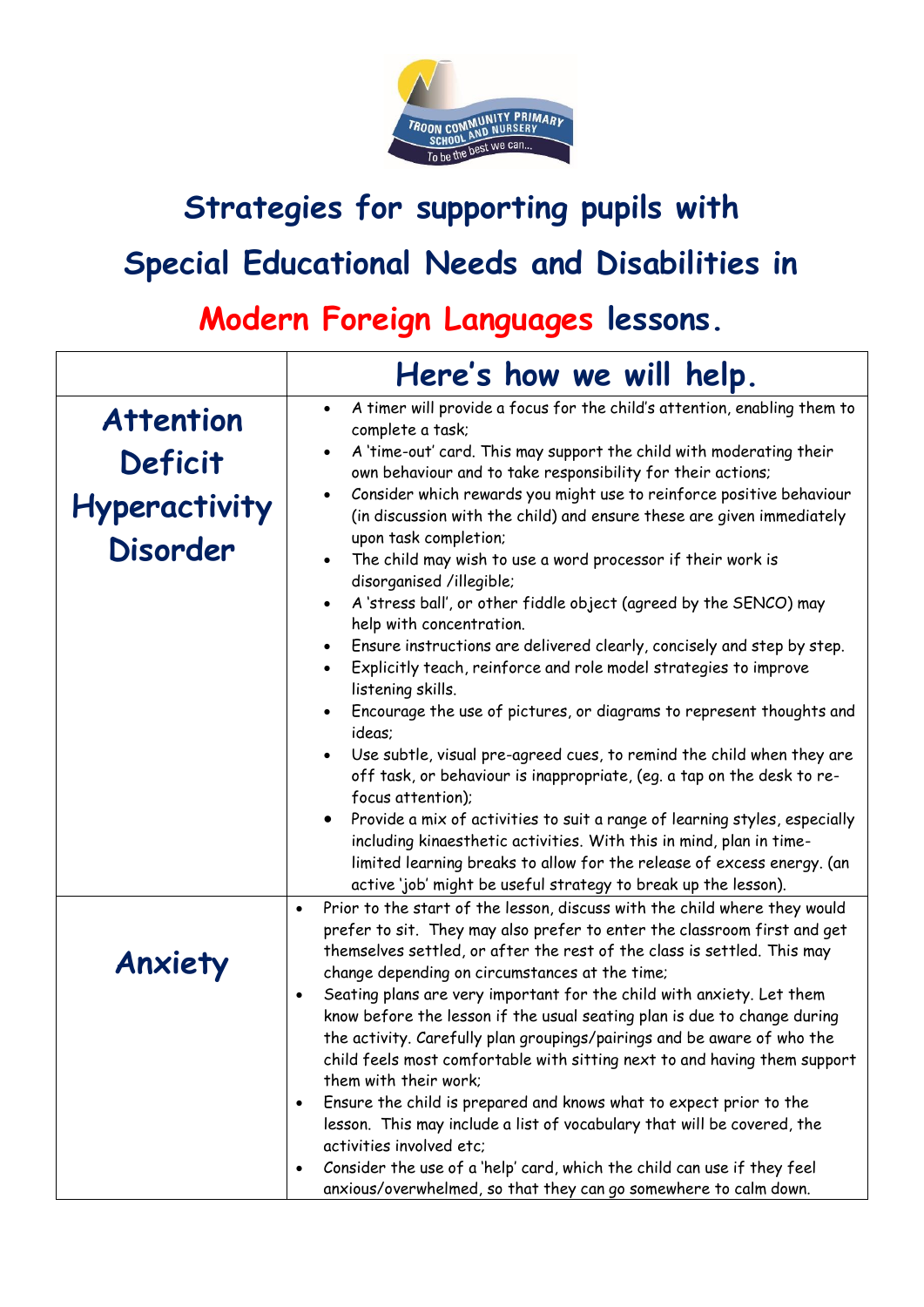|                    | The child may find certain teachers difficult to cope with so take<br>time to get to know them and interact in a way that they can manage.<br>This may be for a variety of reasons and they may not be able to<br>verbalise these feelings. If you notice a child is anxious around you,<br>please adapt your behaviour accordingly to make them feel more<br>comfortable.                                                                                                                                                                                                                                                                                                                                                                                                                                                              |
|--------------------|-----------------------------------------------------------------------------------------------------------------------------------------------------------------------------------------------------------------------------------------------------------------------------------------------------------------------------------------------------------------------------------------------------------------------------------------------------------------------------------------------------------------------------------------------------------------------------------------------------------------------------------------------------------------------------------------------------------------------------------------------------------------------------------------------------------------------------------------|
| <b>Autism</b>      | Take time to build a good, trusting relationship with the child. This<br>will also help adults understand the most appropriate way to respond                                                                                                                                                                                                                                                                                                                                                                                                                                                                                                                                                                                                                                                                                           |
|                    | to any behaviour, at a given time;                                                                                                                                                                                                                                                                                                                                                                                                                                                                                                                                                                                                                                                                                                                                                                                                      |
| Spectrum           | Ask the child where they would prefer to sit in the classroom. Avoid                                                                                                                                                                                                                                                                                                                                                                                                                                                                                                                                                                                                                                                                                                                                                                    |
| <b>Disorder</b>    | changing this seating plan without plenty of warning, as this could<br>cause anxiety. Think carefully about who is sat near to the child, as<br>they may feel uncomfortable around certain children who may be a<br>'trigger' for them;<br>When planning group work, ask the child who they would prefer to                                                                                                                                                                                                                                                                                                                                                                                                                                                                                                                             |
|                    | work with, or offer the chance to work by themselves (or with their<br>TA). Ensure that groups/pairs are carefully planned to provide<br>supportive/positive role models;                                                                                                                                                                                                                                                                                                                                                                                                                                                                                                                                                                                                                                                               |
|                    | Ensure that both the child and their TA are prepared for what is<br>coming up next and what the lesson is about, so that they know the<br>expectations. Ensure you pre-warn the child (and TA) of any changes,<br>to avoid anxiety and allow them both time to prepare for the change;<br>Be mindful of sensory processing difficulties and ensure the learning<br>$\bullet$                                                                                                                                                                                                                                                                                                                                                                                                                                                            |
|                    | environment is neither over, or under, stimulating for the child;<br>Provide a safe, familiar breakout space for the child, so that they can<br>$\bullet$                                                                                                                                                                                                                                                                                                                                                                                                                                                                                                                                                                                                                                                                               |
|                    | have sensory breaks when needed;<br>If the child's behaviour becomes challenging, it is important to<br>remember that this is often communicating a need, or difficulty. Look<br>beyond the behaviour and ask for support from the SEND team if<br>necessary. Sometimes, the child may just need time out from the<br>class in their break out space and may then feel ready to return again<br>to the class;<br>Display in class what is coming up next (as another way of preparing<br>the child). Even if the child doesn't look like they are taking any<br>notice of this, they may still be taking it in;<br>Role model and encourage positive and supportive behaviour to the<br>child's peers. At times, the child may call out or try to make the class<br>laugh etc. Explain to the class how important it is that they don't |
|                    | react and that this will help the child to remain focused and calm.                                                                                                                                                                                                                                                                                                                                                                                                                                                                                                                                                                                                                                                                                                                                                                     |
|                    | Provide written instructions, printed diagrams and personalised<br>$\bullet$<br>worksheets with a worked example (where appropriate/relevant) for<br>the child to follow, to help them keep up in class;                                                                                                                                                                                                                                                                                                                                                                                                                                                                                                                                                                                                                                |
| <b>Dyscalculia</b> | Tracking from the whiteboard to paper may be difficult. Share the                                                                                                                                                                                                                                                                                                                                                                                                                                                                                                                                                                                                                                                                                                                                                                       |
|                    | lesson with the child, so they can follow it on a laptop (if used);<br>Provide print outs of diagrams and visual support in lessons.<br>$\bullet$                                                                                                                                                                                                                                                                                                                                                                                                                                                                                                                                                                                                                                                                                       |
|                    | The child may work slower than peers. Be sensitive to this and                                                                                                                                                                                                                                                                                                                                                                                                                                                                                                                                                                                                                                                                                                                                                                          |
|                    | supportive of any additional time/repetition they may need;                                                                                                                                                                                                                                                                                                                                                                                                                                                                                                                                                                                                                                                                                                                                                                             |
|                    | The child may become easily overwhelmed and anxious; they may shut<br>$\bullet$<br>down and employ avoidance strategies. You can interrupt this cycle by                                                                                                                                                                                                                                                                                                                                                                                                                                                                                                                                                                                                                                                                                |
|                    | scaffolding the child's work and supporting them.                                                                                                                                                                                                                                                                                                                                                                                                                                                                                                                                                                                                                                                                                                                                                                                       |
|                    | Keep sentences and written instructions short and simple to read<br>$\bullet$                                                                                                                                                                                                                                                                                                                                                                                                                                                                                                                                                                                                                                                                                                                                                           |
|                    | Check reading ages and ensure any work is differentiated                                                                                                                                                                                                                                                                                                                                                                                                                                                                                                                                                                                                                                                                                                                                                                                |
| <b>Dyslexia</b>    | appropriately<br>Use pastel shades of paper (cream is a good alternative to white) and                                                                                                                                                                                                                                                                                                                                                                                                                                                                                                                                                                                                                                                                                                                                                  |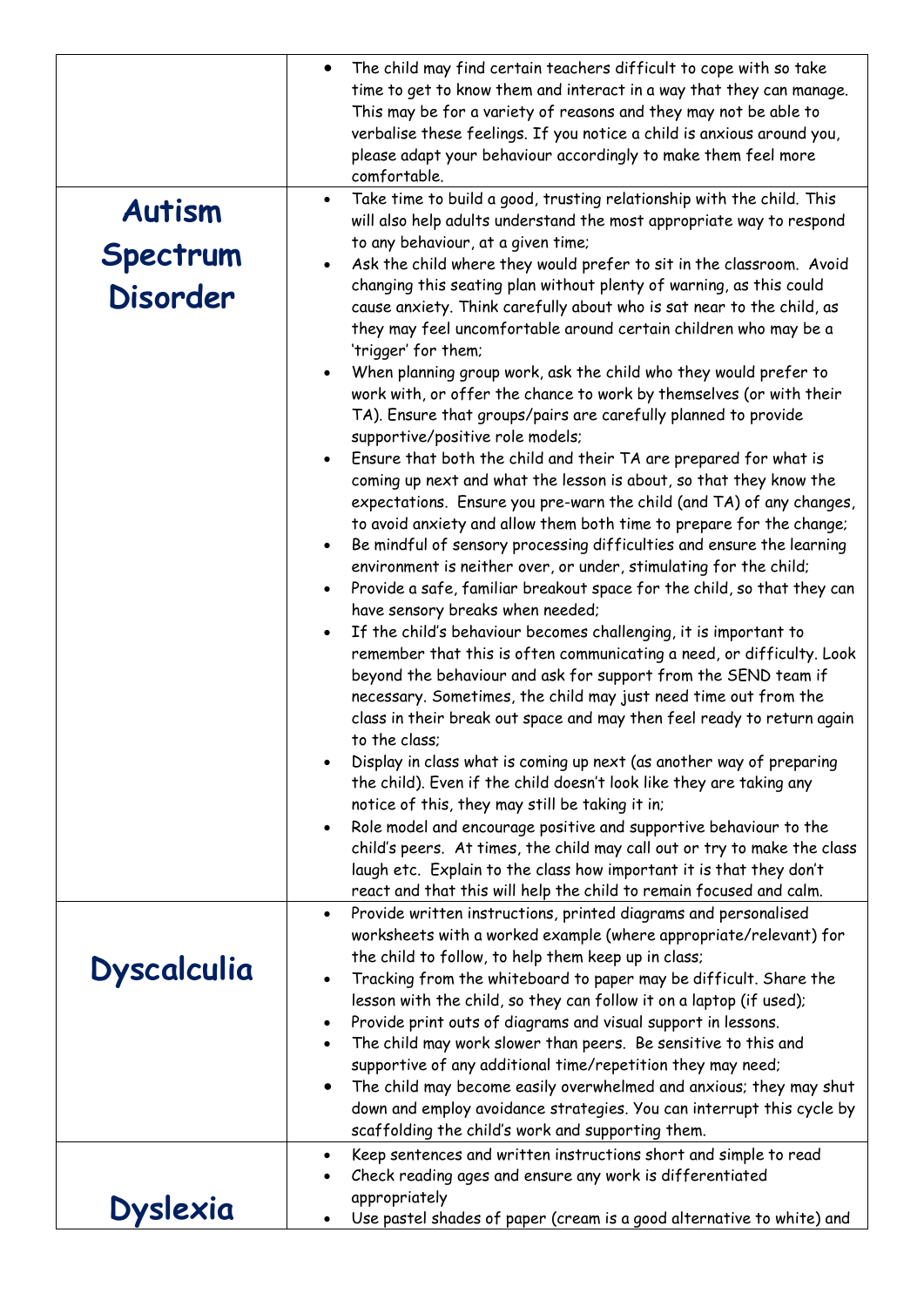|                                     | matt paper which reduces 'glare'<br>Avoid black text on a white background and light text on a dark<br>background<br>Use text font size 12, or above - clear, rounded fonts that have a<br>$\bullet$<br>space between (Century Gothic, Comic Sans, Arial or Verdana) will be<br>used on all handouts, reading materials and on the interactive<br>whiteboard. Use 1.5 or double line spacing and wide margins and lower<br>case rather than capital letters.<br>Numbered points, or bullet points are easier to follow, rather than<br>continuous prose. Keep paragraphs short and pages uncluttered. For<br>example, avoid using background graphics with text over the top, as<br>this can be too visually confusing.<br>Consider using visual representations (flow charts, illustrations,<br>$\bullet$<br>diagrams) to break up large sections of text, or to explain a<br>particular point in a visual, rather than a written, way.<br>Consider colour-coding text. For example, information in one colour,<br>$\bullet$<br>questions in another (bearing in mind the contrast in the<br>colours/background)<br>Avoid underlining and italics.<br>$\bullet$<br>Use bold text for titles & sub-headings, or to draw attention to<br>$\bullet$<br>important information, or key vocabulary.<br>Use text boxes, or borders for headings, or to highlight important<br>text.<br>Leave plenty of space to write a response on worksheets.<br>A personalised, coloured overlay, or ruler may help cut down on visual<br>$\bullet$<br>contrast and help 'stabilise' any written materials. It may be worth<br>trying a variety of colours to work out the best to use.<br>'Text to speech' technology. Please facilitate this in your classroom,<br>for example providing a quiet space, seating near to a power point etc.<br>Help the child to learn and understand any specific vocabulary. This<br>may be done visually, practically and/or during a pre-teach session to<br>build the child's confidence before the lesson.<br>Be supportive of the child if they don't want to speak aloud in front<br>of the class (either offering to speak for them, asking a friend to<br>read it, or checking with them beforehand if they would like it<br>shared). |
|-------------------------------------|---------------------------------------------------------------------------------------------------------------------------------------------------------------------------------------------------------------------------------------------------------------------------------------------------------------------------------------------------------------------------------------------------------------------------------------------------------------------------------------------------------------------------------------------------------------------------------------------------------------------------------------------------------------------------------------------------------------------------------------------------------------------------------------------------------------------------------------------------------------------------------------------------------------------------------------------------------------------------------------------------------------------------------------------------------------------------------------------------------------------------------------------------------------------------------------------------------------------------------------------------------------------------------------------------------------------------------------------------------------------------------------------------------------------------------------------------------------------------------------------------------------------------------------------------------------------------------------------------------------------------------------------------------------------------------------------------------------------------------------------------------------------------------------------------------------------------------------------------------------------------------------------------------------------------------------------------------------------------------------------------------------------------------------------------------------------------------------------------------------------------------------------------------------------------------------------------------------------------------------------------------------|
| Dyspraxia                           | Clarify rules and expectations, using unambiguous language;<br>$\bullet$<br>Allow extra time to complete work, with movement breaks when<br>needed;<br>Allow time to settle, especially if the lesson is after a breaktime/<br>lunchtime, as transitions are challenging;<br>Give the child plenty of warning that the lesson is due to end and<br>allow them additional time to pack up to leave (or get ready for the<br>next lesson).                                                                                                                                                                                                                                                                                                                                                                                                                                                                                                                                                                                                                                                                                                                                                                                                                                                                                                                                                                                                                                                                                                                                                                                                                                                                                                                                                                                                                                                                                                                                                                                                                                                                                                                                                                                                                      |
| <b>Hearing</b><br><b>Impairment</b> | Ensure any videos/films used are captioned, or a suitable alternative<br>$\bullet$<br>way is provided;<br>Provide any important information/instructions about the lesson in<br>writing, as well as verbally. In addition, provide (in a written format)<br>any lists of subject-specific vocabulary and technical terms;<br>Consider sharing the lesson with the child's laptop (if they use one)<br>$\bullet$<br>and allow them to use headphones and the built-in assistive<br>technology.<br>Repeat clearly any questions asked by other students in class before<br>giving a response;<br>Assist with lip reading by doing the following:                                                                                                                                                                                                                                                                                                                                                                                                                                                                                                                                                                                                                                                                                                                                                                                                                                                                                                                                                                                                                                                                                                                                                                                                                                                                                                                                                                                                                                                                                                                                                                                                                |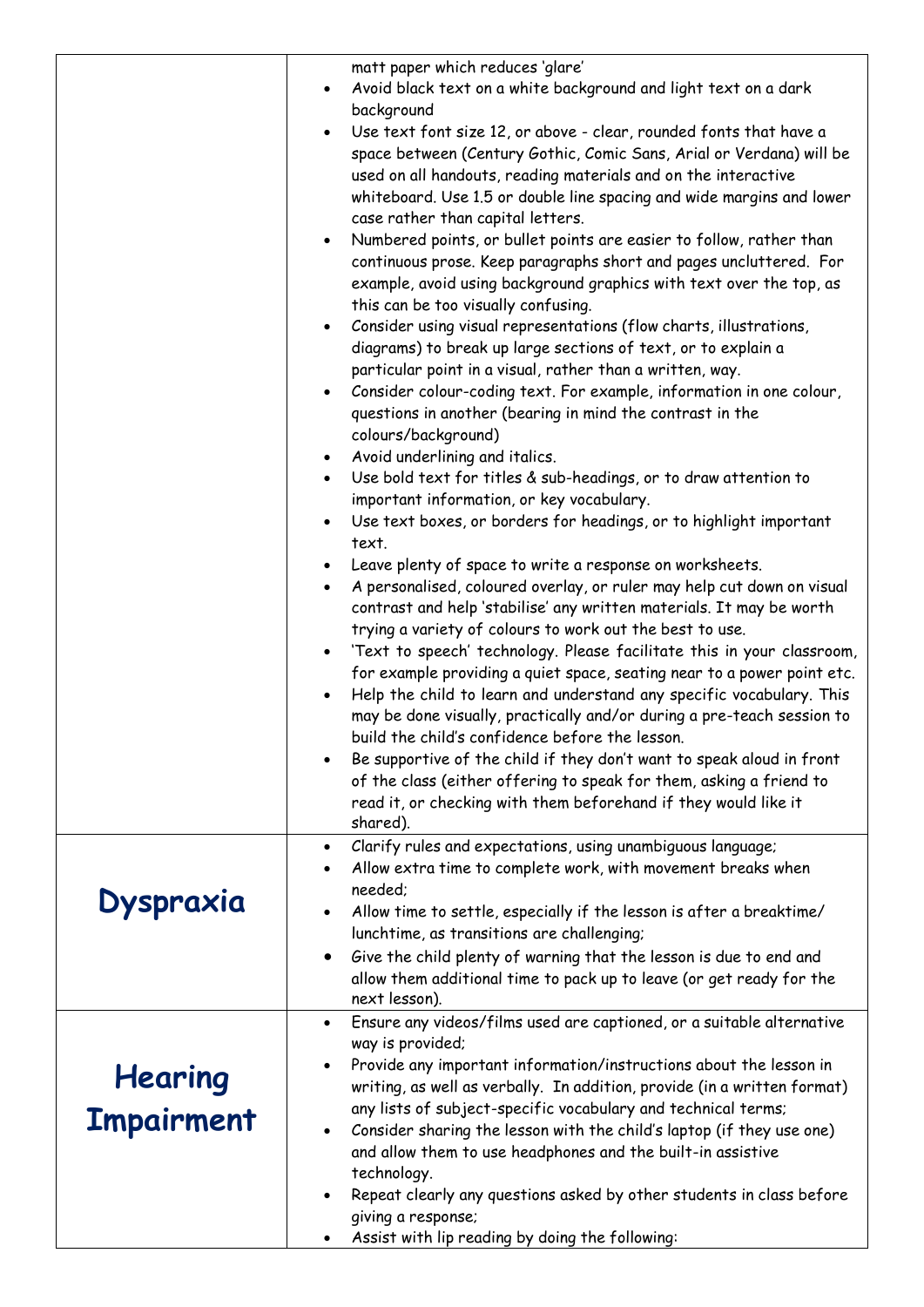|                      | - ensure your face is clearly visible at all times when speaking and                                                                        |
|----------------------|---------------------------------------------------------------------------------------------------------------------------------------------|
|                      | sitting directly opposite the child whenever possible;                                                                                      |
|                      | - seating the child so that they can see others in the class (where                                                                         |
|                      | possible);<br>- ensuring the lighting is adjusted so that it is not too dark;                                                               |
|                      | - providing written materials for all lessons, so that the child is not                                                                     |
|                      | having to lip read and take notes from the whiteboard;                                                                                      |
|                      | Be aware of the specific circumstances for the child and adapt                                                                              |
|                      | accordingly.                                                                                                                                |
|                      | Let the child leave and return to the classroom discreetly and<br>$\bullet$                                                                 |
|                      | without having to get permission whenever they need the toilet (use a<br>'toilet pass' if appropriate).                                     |
| Toileting            | Sit the child close to the door so that they can leave the classroom,                                                                       |
|                      | discreetly.                                                                                                                                 |
| <b>Issues</b>        | Appreciate that they may arrive late for lessons because of an urgent                                                                       |
|                      | need to use a toilet.                                                                                                                       |
|                      | Respect the child's need for privacy. They should decide how much<br>$\bullet$<br>teachers and other pupils are told about their condition. |
|                      | Plan self-checks for the child at each stage of a task; with the use of<br>$\bullet$                                                        |
| <b>Cognition and</b> | a tick list, so that the child knows what is expected of them.                                                                              |
| Learning             | Support the child to overcome problems with understanding                                                                                   |
|                      | instructions and task requirements by using visual timetables and                                                                           |
| Challenges           | prompt cards with pictures as reminders of the steps needed to                                                                              |
|                      | complete the task.<br>Provide a word bank, with key vocabulary for the topic/area being                                                     |
|                      | $\bullet$<br>studied.                                                                                                                       |
|                      | Provide key words with pictures/symbols to help with the child's                                                                            |
|                      | memory.                                                                                                                                     |
|                      | Provide a writing frame to help structure work.<br>$\bullet$                                                                                |
|                      | Keep Powerpoint slides simple and uncluttered. Highlight key                                                                                |
|                      | information.                                                                                                                                |
|                      | Carefully plan & differentiate work, breaking it down into small                                                                            |
|                      | manageable tasks.                                                                                                                           |
|                      | Provide time to consider questions, process & formulate an answer.                                                                          |
|                      | Slow down and/or reduce the number of words that you use.                                                                                   |
|                      | Go over key vocabulary and ideas with to check understanding.                                                                               |
|                      | Physically demonstrate tasks, rather than relying on verbal<br>instructions.                                                                |
|                      | Repeat information in different ways, varying the vocabulary you use.                                                                       |
|                      | Also, keep instructions simple.                                                                                                             |
|                      | Use structured questioning to support and help the child to answer by<br>$\bullet$                                                          |
|                      | scaffolding their response.                                                                                                                 |
|                      | Encourage the child to make a mind map, or other visual                                                                                     |
|                      | representation of what they already know and use that as a starting                                                                         |
|                      | point to teach next steps.                                                                                                                  |
| Speech,              | Be aware of the specific communication difficulties the child may                                                                           |
|                      | have - it may be a processing disorder;<br>Be aware of the level of language the child is using - use a similar                             |
| Language &           | level to ensure they understand;                                                                                                            |
|                      | Do not rush, or interrupt the child as this means they have to begin<br>$\bullet$                                                           |
| Communication        | processing all over again from the beginning, causing frustration!                                                                          |
|                      | Slow down your rate of speech by using pausing and give the child lots                                                                      |
| <b>Needs</b>         | of time to process and reply - be prepared to wait for an answer;                                                                           |
|                      | Allow time for the child to finish what they are saying, don't finish it                                                                    |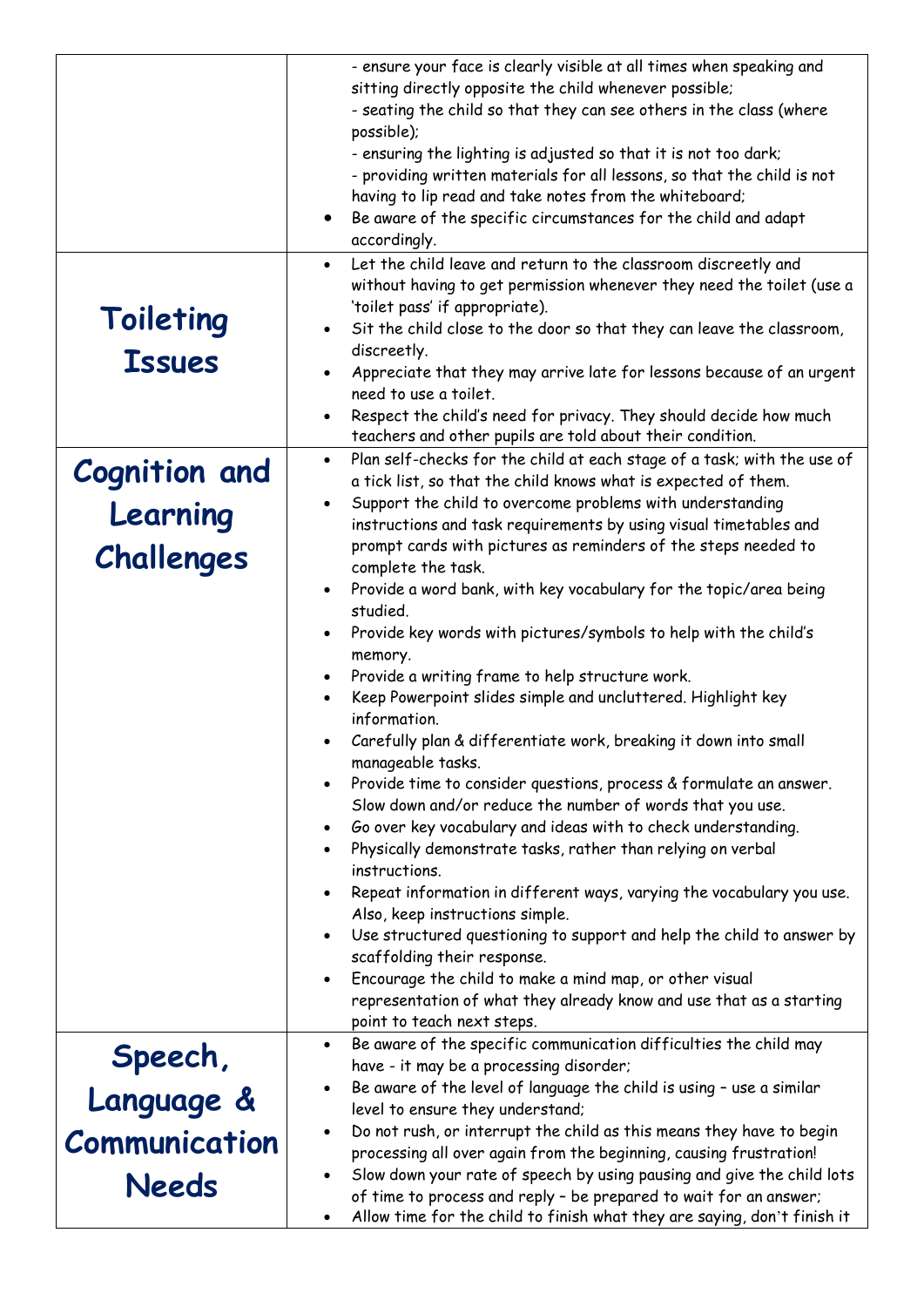|                            | for them;<br>Keep language simple by breaking long sentences into short separate<br>ideas;<br>Provide plenty of repetition (activities and vocabulary);<br>Use non-verbal clues to back up what you are saying eg: gesture;<br>$\bullet$<br>Ensure adults are providing a clear language model and expand what<br>$\bullet$<br>the child says, by repeating their words back to them correctly,<br>without pointing out their errors;                                                                                                                                                                                                                                                                                           |
|----------------------------|---------------------------------------------------------------------------------------------------------------------------------------------------------------------------------------------------------------------------------------------------------------------------------------------------------------------------------------------------------------------------------------------------------------------------------------------------------------------------------------------------------------------------------------------------------------------------------------------------------------------------------------------------------------------------------------------------------------------------------|
|                            | Reduce the number of questions you ask and make sure you give time<br>to answer;<br>If you do need to ask questions in front of the class, try to use<br>closed questions, as these require only a 'yes'/'no' answer, which will                                                                                                                                                                                                                                                                                                                                                                                                                                                                                                |
|                            | reduce anxiety.<br>Use signs, symbols and visual timetables to support communication;<br>Use visual displays (objects and pictures) that can be used to support<br>understanding;<br>Provide a visual guide to the lesson, eg a checklist, or pictures to aid<br>understanding.                                                                                                                                                                                                                                                                                                                                                                                                                                                 |
| Tourette'<br>S<br>Syndrome | Motor and vocal tics may make the child reluctant to read aloud,<br>$\bullet$<br>ask/answer questions, or ask for help. Be understanding of this and<br>support the child to feel involved and able to participate;<br>The child may have a poor attention span, fail to complete tasks, be<br>easily distracted, unable to listen, fidgety and impulsive. To support<br>them, provide a structure (schedule/tick list) to assist with planning,<br>organisation, time management and initiation of tasks;<br>Be mindful when planning activities, that the child may experience<br>sensory processing difficulties, where they may be either over-<br>responsive, or under responsive to sensory stimuli, eg: noise, clothing, |
|                            | textures.<br>Very carefully check through the lesson content prior to the session and<br>$\bullet$<br>look at it through the eyes of the child's context and background. There                                                                                                                                                                                                                                                                                                                                                                                                                                                                                                                                                  |
| <b>Experienced</b>         | may be obvious trigger points that can be planned for and managed prior<br>to the lesson, with some elements needing to be avoided. Equally, there                                                                                                                                                                                                                                                                                                                                                                                                                                                                                                                                                                              |
| Trauma                     | may be trigger points in the lesson, which may not be so clear from the<br>outside. Ensure that the classroom environment, available adults and<br>overall support for the child is strongly in place should this arise.<br>Provide a safe and familiar breakout space for the child to use during<br>$\bullet$<br>times when they feel overwhelmed or emotionally dysregulated. The child<br>may also need access to a space to exercise, so that they can have<br>regular learning breaks;<br>Consider the use of a 'help' card (or small item) for the child to use to<br>$\bullet$<br>signal that they are finding the situation tricky, without having to<br>vocalise any details;                                         |
|                            | The PACE approach should be used, using playfulness, acceptance,<br>$\bullet$<br>curiosity and empathy to understand emotions and behaviour.                                                                                                                                                                                                                                                                                                                                                                                                                                                                                                                                                                                    |
| Visual                     | Familiarise yourself with any specific resources the child needs to<br>$\bullet$<br>support them; for example:<br>- they may be better able to read their own writing if they use a thicker<br>black pencil/pen/marker;<br>- they may need a typoscope when reading. This is a reading shield made                                                                                                                                                                                                                                                                                                                                                                                                                              |
| <b>Impairment</b>          | of a black material with a rectangular cut out. It reduces extra light<br>reflected from the surface of the paper and helps assist with staying on<br>the correct line while reading;<br>- ensure the child is wearing any prescribed glasses to reduce visual                                                                                                                                                                                                                                                                                                                                                                                                                                                                  |